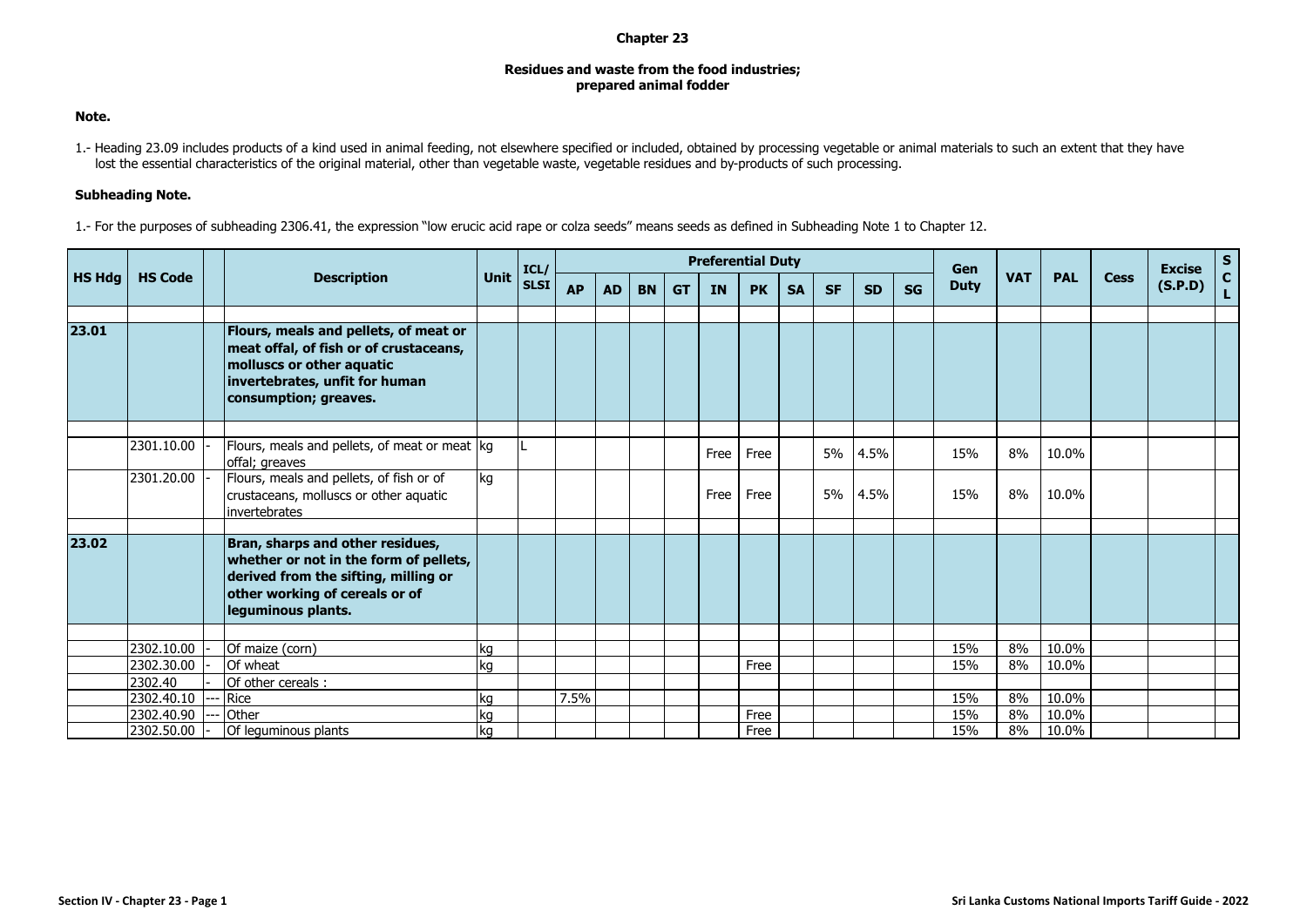|               | <b>HS Code</b>           |  | <b>Description</b>                                                                                                                                                                                                |          | ICL/        |           |           |           |           |              | <b>Preferential Duty</b> |           |           |                 |           | Gen         |            |                |             | <b>Excise</b> | ${\sf s}$                   |
|---------------|--------------------------|--|-------------------------------------------------------------------------------------------------------------------------------------------------------------------------------------------------------------------|----------|-------------|-----------|-----------|-----------|-----------|--------------|--------------------------|-----------|-----------|-----------------|-----------|-------------|------------|----------------|-------------|---------------|-----------------------------|
| <b>HS Hdg</b> |                          |  |                                                                                                                                                                                                                   | Unit     | <b>SLSI</b> | <b>AP</b> | <b>AD</b> | <b>BN</b> | <b>GT</b> | <b>IN</b>    | <b>PK</b>                | <b>SA</b> | <b>SF</b> | <b>SD</b>       | <b>SG</b> | <b>Duty</b> | <b>VAT</b> | <b>PAL</b>     | <b>Cess</b> | (S.P.D)       | $\mathbf{C}$<br>$\mathbf L$ |
| 23.03         |                          |  | <b>Residues of starch manufacture and</b><br>similar residues, beet-pulp, bagasse<br>and other waste of sugar<br>manufacture, brewing or distilling<br>dregs and waste, whether or not in<br>the form of pellets. |          |             |           |           |           |           |              |                          |           |           |                 |           |             |            |                |             |               |                             |
|               | 2303.10.00               |  | Residues of starch manufacture and<br>similar residues                                                                                                                                                            | kq       |             |           |           |           |           | Free         | Free                     |           | 5%        | 4.5%            |           | 10%         | 8%         | 10.0%          |             |               |                             |
|               | 2303.20.00               |  | Beet-pulp, bagasse and other waste of<br>sugar manufacture                                                                                                                                                        | kg       |             |           |           |           |           | Free         | Free                     |           | 5%        | 4.5%            |           | 10%         | 8%         | 10.0%          |             |               |                             |
|               | 2303.30.00               |  | Brewing or distilling dregs and waste                                                                                                                                                                             | ka       |             |           |           |           |           | Free         | Free                     |           | 5%        | 4.5%            |           | 15%         | 8%         | 10.0%          |             |               |                             |
| 23.04         | 2304.00.00               |  | Oil-cake and other solid residues,<br>whether or not ground or in the form<br>of pellets, resulting from the<br>extraction of soyabean oil.                                                                       | kg       |             |           |           |           |           | Free         | Free                     |           | 5%        | 4.5%            |           | 15%         | 8%         | 10.0%          |             |               |                             |
| 23.05         | 2305.00.00               |  | Oil-cake and other solid residues,<br>whether or not ground or in the form<br>of pellets, resulting from the<br>extraction of ground-nut oil.                                                                     | kg       |             |           |           |           |           | Free         | Free                     |           | 5%        | 4.5%            |           | 10%         | 8%         | 10.0%          |             |               |                             |
| 23.06         |                          |  | Oil-cake and other solid residues,<br>whether or not ground or in the form<br>of pellets, resulting from the<br>extraction of vegetable fats or oils,<br>other than those of heading 23.04 or<br>$ 23.05(+) $ .   |          |             |           |           |           |           |              |                          |           |           |                 |           |             |            |                |             |               |                             |
|               | 2306.10.00               |  | Of cotton seeds                                                                                                                                                                                                   |          |             |           |           |           |           | Free         | Free                     |           | 5%        | 4.5%            |           | 10%         | 8%         | 10.0%          |             |               |                             |
|               | 2306.20.00               |  | Of linseed                                                                                                                                                                                                        | kg<br>ka |             |           |           |           |           | Free         | Free                     |           | 5%        | 4.5%            |           | 10%         | 8%         | 10.0%          |             |               |                             |
|               | 2306.30.00               |  | Of sunflower seeds                                                                                                                                                                                                | ka       |             |           |           |           |           | Free         | Free                     |           | 5%        | 4.5%            |           | 10%         | 8%         | 10.0%          |             |               |                             |
|               |                          |  | Of rape or colza seeds :                                                                                                                                                                                          |          |             |           |           |           |           |              |                          |           |           |                 |           |             |            |                |             |               |                             |
|               | 2306.41.00               |  | Of low erucic acid rape or colza seeds                                                                                                                                                                            | kg       |             |           |           |           |           | Free         | Free                     |           | 5%        | 4.5%            |           | 10%         | 8%         | 10.0%          |             |               |                             |
|               | 2306.49.00               |  | Other                                                                                                                                                                                                             | kg       |             |           |           |           |           | Free         | Free                     |           |           | 5% 4.5%         |           | 10%         | 8%         | 10.0%          |             |               |                             |
|               | 2306.50                  |  | Of coconut or copra:                                                                                                                                                                                              |          |             |           |           |           |           |              |                          |           |           |                 |           |             |            |                |             |               |                             |
|               | 2306.50.10               |  | Defatted coconut                                                                                                                                                                                                  | kg       |             |           |           |           |           | Free         | Free                     |           | 5%        | 4.5%            |           | 10%         | 8%         | 10.0%          |             |               |                             |
|               | 2306.50.20<br>2306.50.90 |  | Poonac                                                                                                                                                                                                            | kg       |             |           |           |           |           | Free         | Free                     |           | 5%        | 4.5%            |           | 10%<br>10%  | 8%<br>8%   | 10.0%<br>10.0% |             |               |                             |
|               | 2306.60.00               |  | Other<br>Of palm nuts or kernels                                                                                                                                                                                  | kg<br>kg |             |           |           |           |           | Free<br>Free | Free<br>Free             |           | 5%        | 5% 4.5%<br>4.5% |           | 10%         | 8%         | 10.0%          |             |               |                             |
|               | 2306.90.00               |  | Other                                                                                                                                                                                                             | kg       |             |           |           |           |           | Free         | Free                     |           |           | 5% 4.5%         |           | 10%         | 8%         | 10.0%          |             |               |                             |
|               |                          |  |                                                                                                                                                                                                                   |          |             |           |           |           |           |              |                          |           |           |                 |           |             |            |                |             |               |                             |